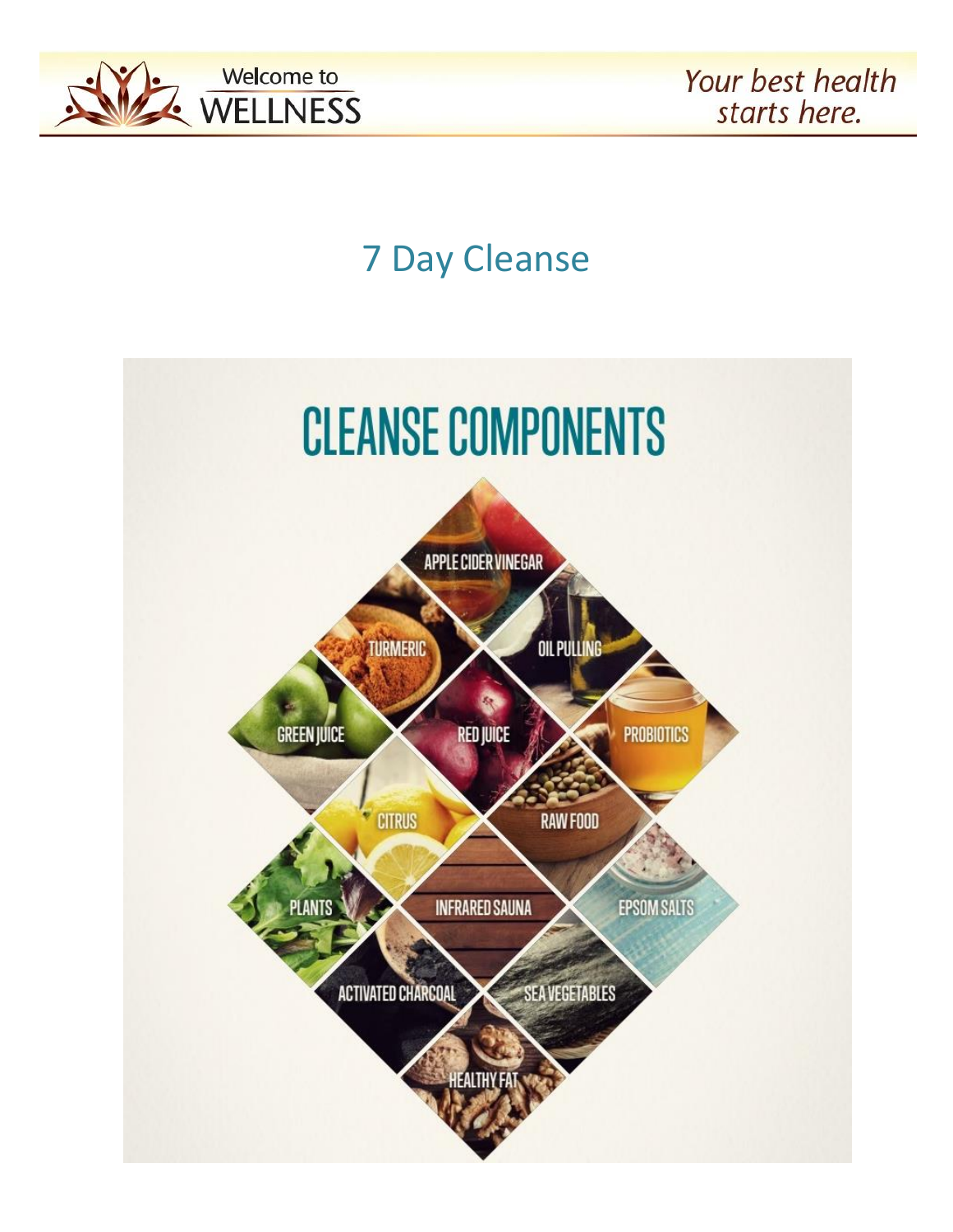

#### **Apple Cider Vinegar**

Alkalizes the body and enhances digestion.

**Tumeric** Stimulates bile flow and cleanses the liver.

#### **Oil Pulling**

Collects fat soluble toxins and removes them from the body.

#### **Green Juice** Supports liver detoxification and provide quality nutrients.

**Red Juice** Neutralizes free radicals with rich antioxidants.

#### **Probiotics**

Support the microbiome to enhance digestion and elimination.

**Citrus** Alkalizes the body and provides Vitamin C for liver function.

#### **Raw Food**

Supports digestion with live enzymes and fiber.

#### **Plants**

Minimizes stress on the body and maximizes nutrients.

#### **Infrared Sauna**

Stimulates detoxification to liberate toxins from body tissues.

**Epsom Salts** Draw toxins out of the body with Magnesium Sulfate.

#### **Activated Charcoal** Binds toxins and safely removes them from the body.

**Sea Vegetables** Reduce chemical and radioactive toxicity.

#### **Healthy Fat**

Supports the cell membrane for exchange of toxins with nutrients.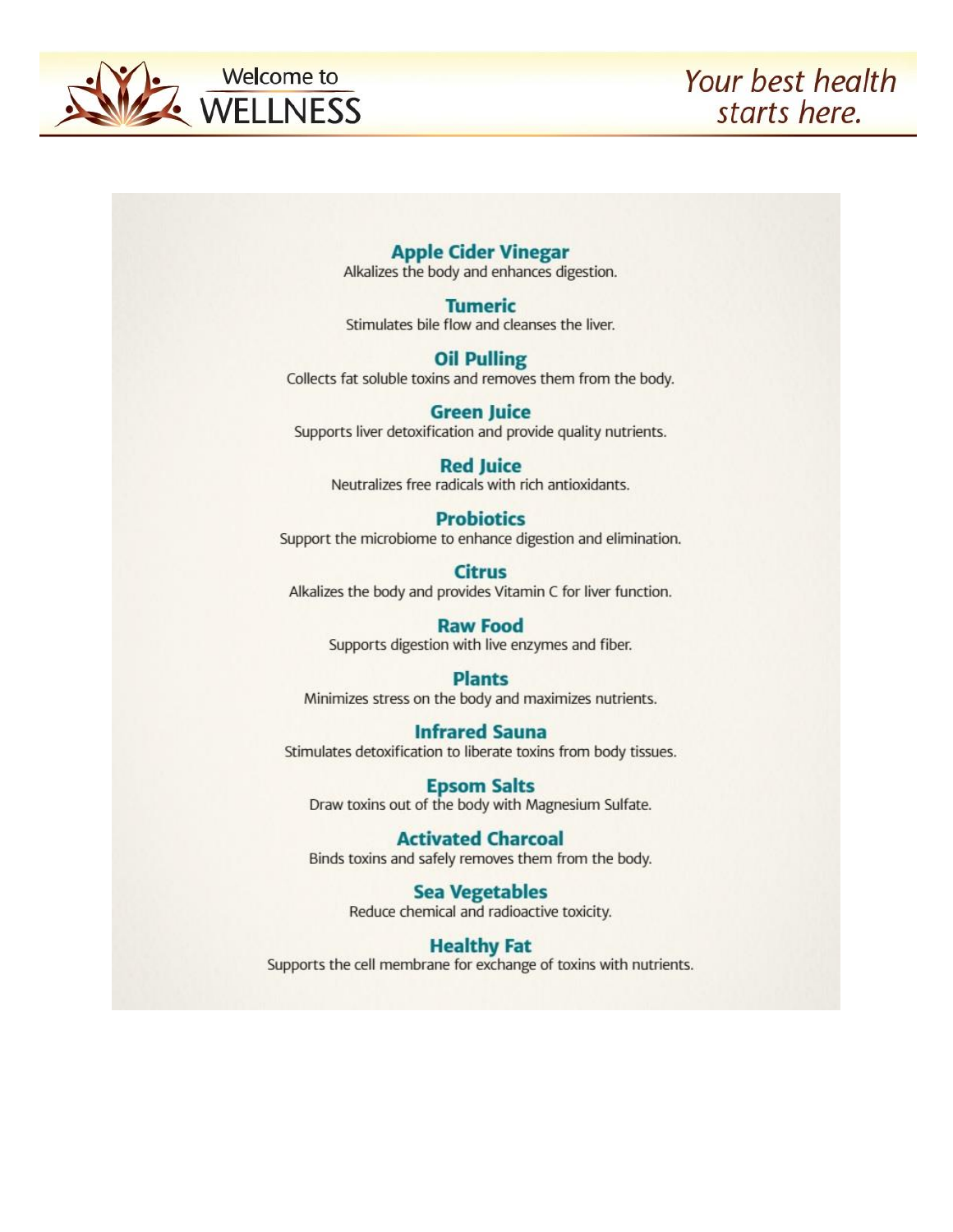

Here's what you will need for your 7 Day Cleanse. Whenever possible, go organic. I recommend you do all your shopping on "Day Zero", which is the day you will do all your preparation for your 7 Day Cleanse.

### **Veggies and Greens**

2 large boxes of mixed greens 1 large box of spinach 5 heads of green kale 1 small head of purple cabbage 1 container of alfalfa sprouts 4 large cucumbers 2 heads of celery (15-17 stalks) 10 whole Brussels Sprouts 1 head of cauliflower 2 red onions 3 whole beets 1 small container of cherry tomatoes 3 pounds of mushrooms (cremini, button, or baby portobellos) 1 whole red pepper 1 head of garlic (12 cloves) 1 can of tomatoes

1 jar of unpasteurized sauerkraut

15-20 medium to large carrots

#### **Fruits**

3 avocados 2 large limes 12 large lemons 9 granny smith apples

#### **Spices**

1 stalk of ginger (4"-6") 1 stalk of turmeric (4"-6") Fresh parsley (1 large bunch) Fresh cilantro (1 large bunch) 1 bag of Dulse flakes

#### **Small jars of:**

Oregano Cumin Chili powder Chili flakes Cayenne pepper Pepper Himalayan Sea Salt Cinnamon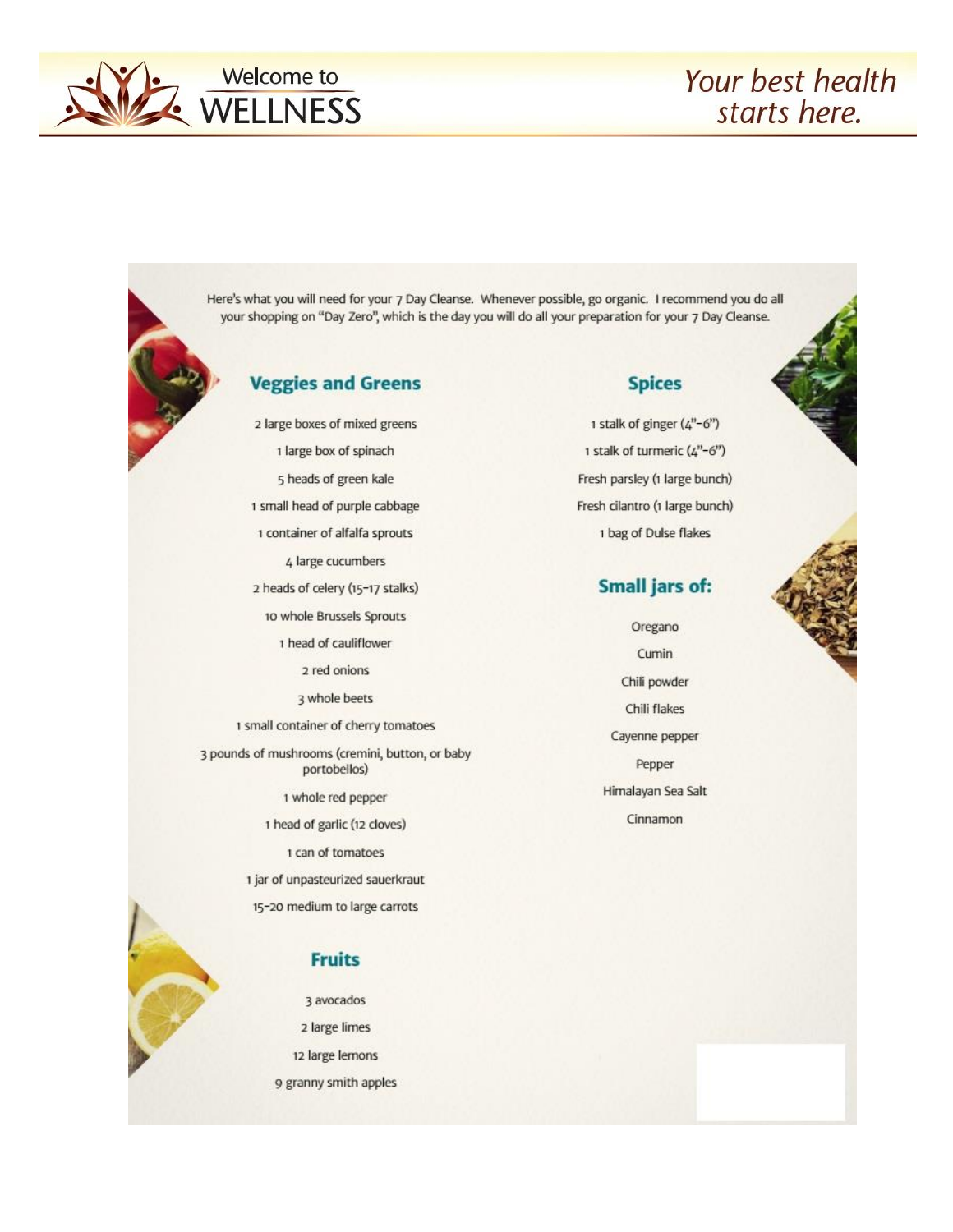

# **Welcome to** WELLNESS

# Your best health starts here.

#### **Nuts and Seeds**

1 bag of pumpkin seeds (6 Tbsp) 1 bag of hemp seeds (1 cup) 1 bag of sunflower seeds (6 Tbsp) 1 bag of pecans (6 Tbsp) 1 small bag of almonds (2 Tbsp) 1 small bag of ground almonds (1/3 cup) 1 bag of walnuts (2 cups) 1 small bag of ground flax (2 Tbsp)

#### **Legumes**

1 can of chickpeas (1 cup) 1 can of black beans 1 can of red lentils (1.5 cups) 2 containers of vegetable broth (6 cups)

#### **Other**

1 jar of tahini (1 cup) 1 small jar of apple cider vinegar 1 small jar of coconut oil 1 pack of Nori Paper 3 bottles of kombucha (no sugar added) 1 large bag of epsom salts 1 bottle of activated charcoal capsules 1 box of baking soda 1 small bottle of peppermint essential oil 1 small bottle of lavender essential oil

#### **Fish (optional)**

3 pieces of wild caught fish

Fish is optional on the 7 Day Cleanse. If you are a meat eater, or if you can't stand the thought of going plant-based for a full week, there's nothing wrong with including fresh, wild-caught fish in your 7 Day Cleanse, on alternating evenings for dinner.

If you plan on incorporating fish into your 7 Day Cleanse, you'll want to scale back your shopping for mushrooms! Fish will often replace stuffed mushrooms on the 7 Day Cleanse meal plan.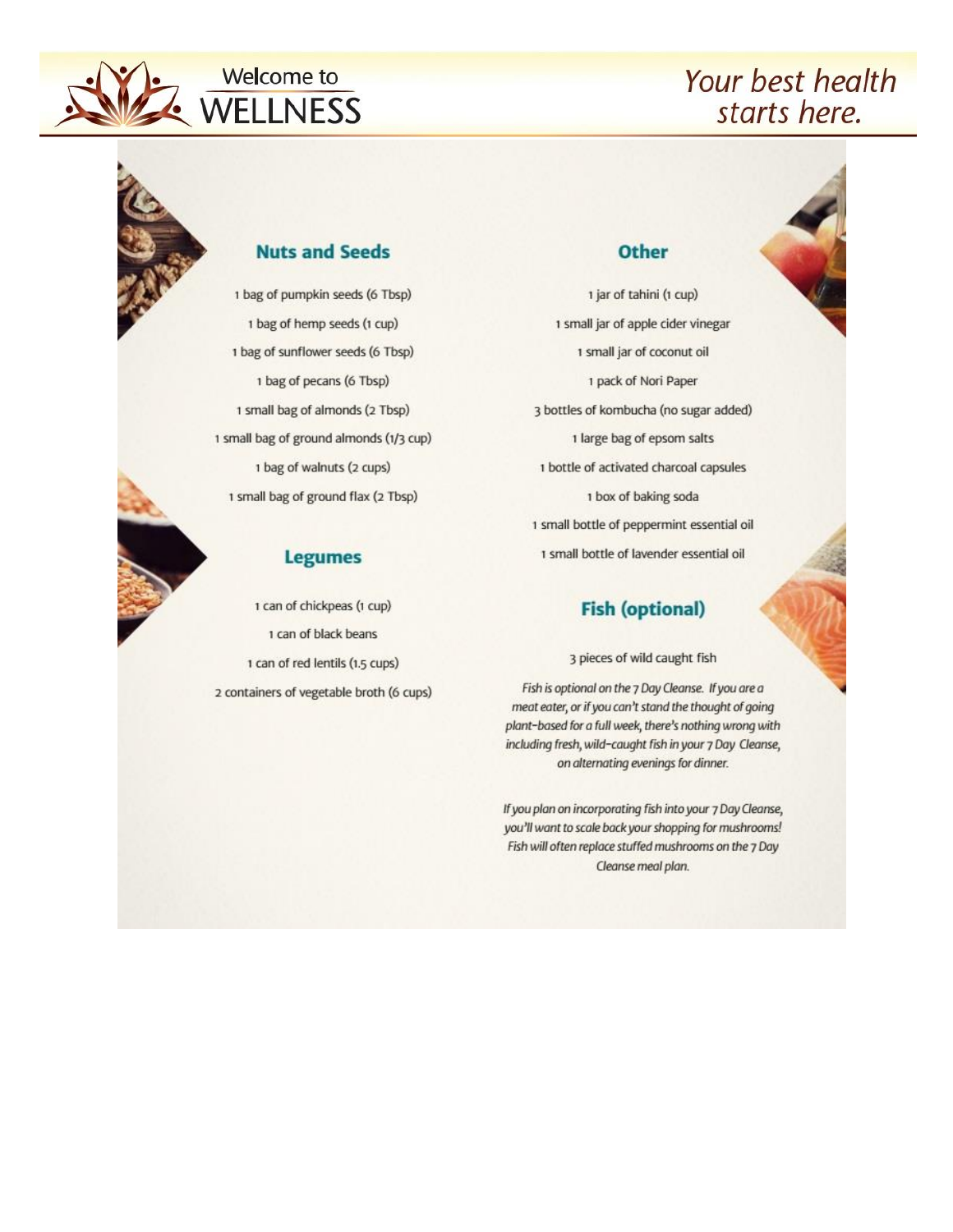

# DAY<sub>0</sub>

Remove

Caffeine Sugar Alcohol

Keep caffeine, sugar and alcohol out of your life throughout the entire 7 Day Cleanse. Stock up on your groceries on Day 0. Get ready for an amazing week of healing!!

# DAY<sub>1</sub>

\_\_\_\_\_\_\_\_\_\_\_\_\_\_\_\_\_\_\_\_\_\_\_\_\_\_\_\_\_\_\_\_\_\_\_\_\_\_

 Morning Elixir Apple Cider Vinegar Shot

 Oral Care Oil Pulling – swish 1-2 Tbsp of coconut oil for 10-20 minutes

> Morning Juice Green Juice or WTW Power Smoothie

> > Morning Beverage Kombucha

Lunch Raw Salad Green Salad with Tahini

Afternoon Beverage Lemon Water

Cooked Dinner Detox Tabbouleh and Black Bean Burgers

Evening Practices Infrared sauna and Epsom Salt Bath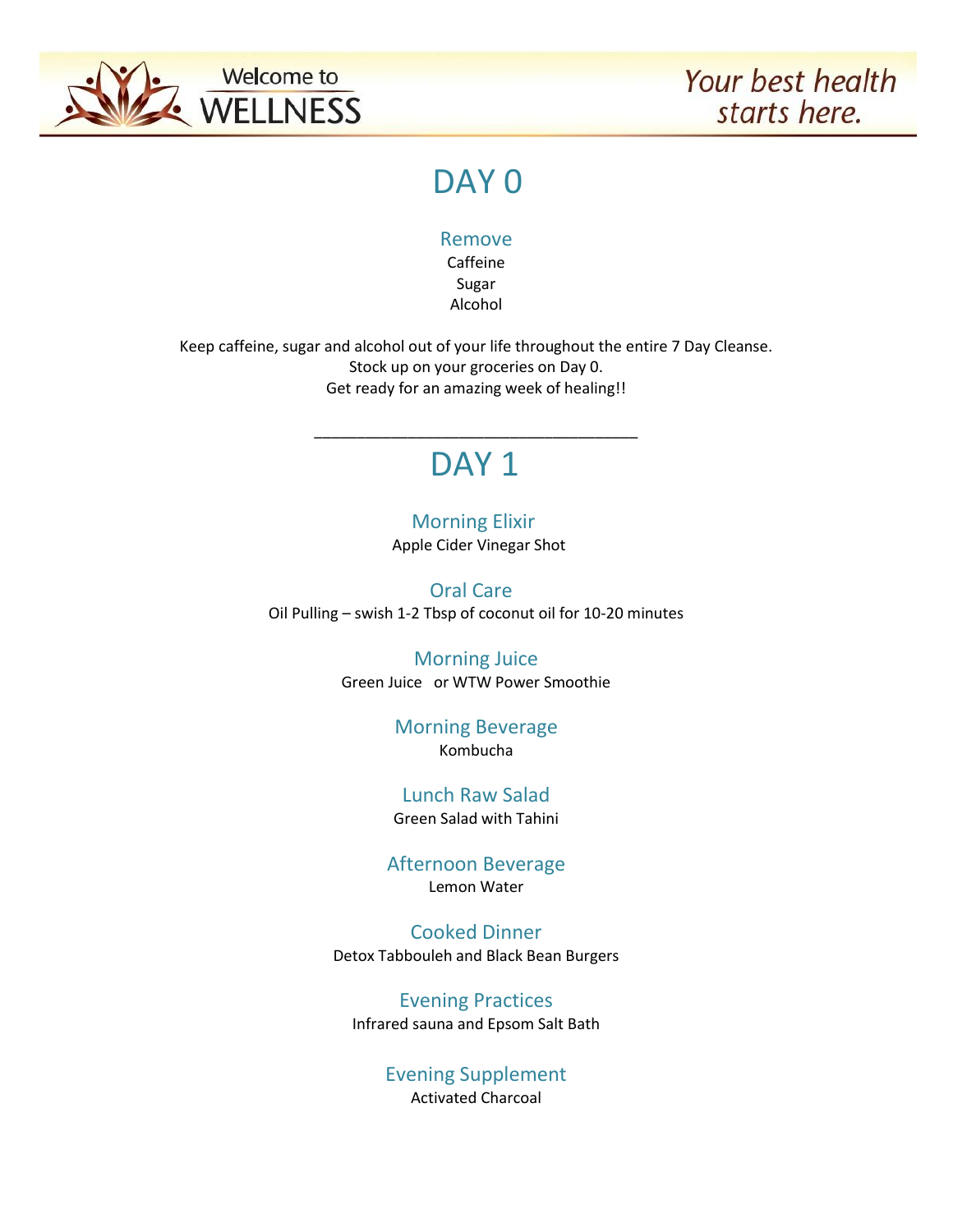

# DAY<sub>2</sub>

Morning Elixir

Turmeric Shot

 Oral Care Oil Pulling – swish 1-2 Tbsp of coconut oil for 10-20 minutes

> Morning Juice Red Juice or WTW Power Smoothie

> > Morning Beverage Ginger Switchel

#### Lunch Raw Salad Probiotic Avocado Salad

Afternoon Beverage Lemon Water

Cooked Dinner Stuffed Mushrooms (or fish) with Red Lentil Tomato Kale Soup

# Evening Practices

Infrared sauna and Epsom Salt Bath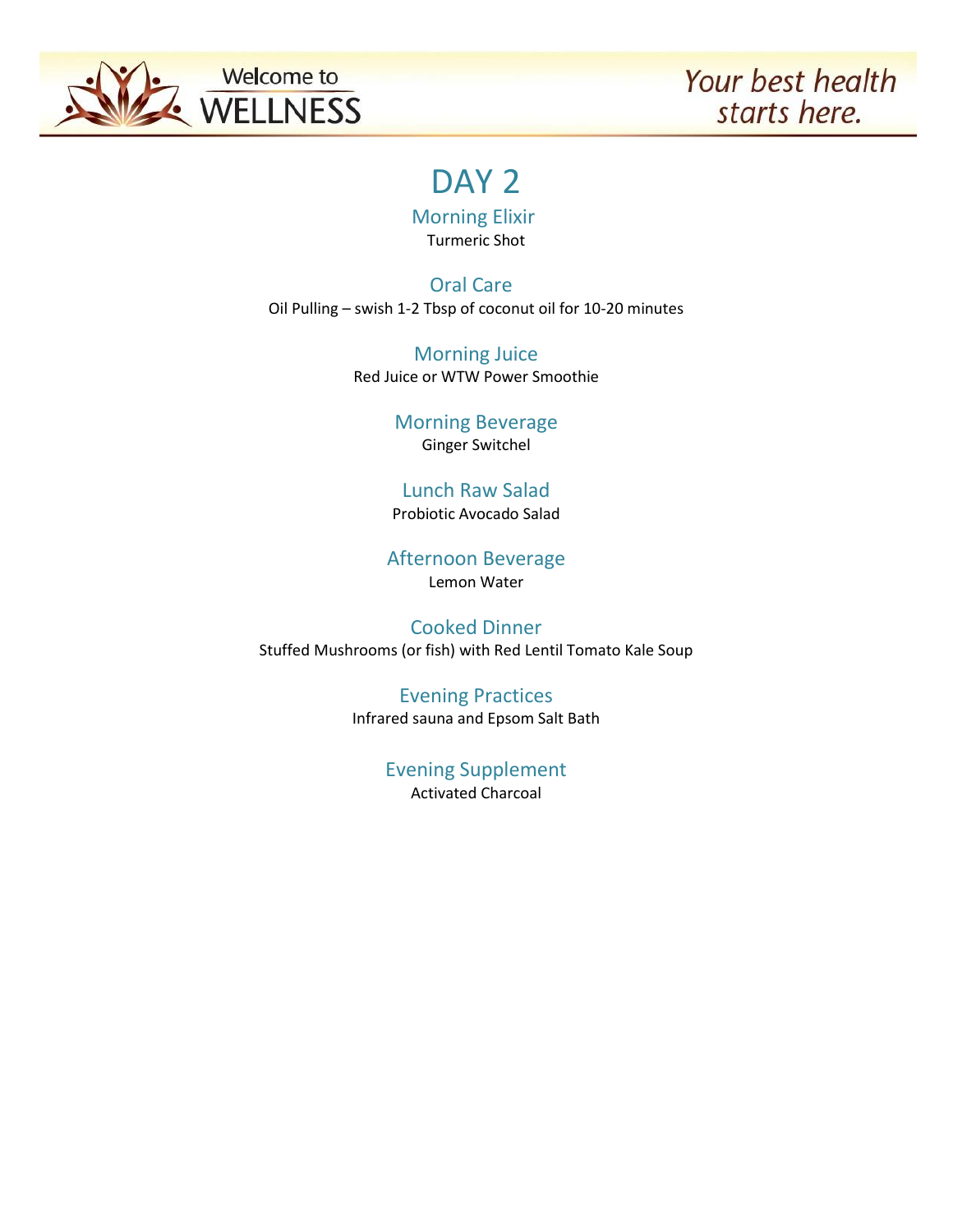

# DAY<sub>3</sub>

 Morning Elixir Apple Cider Vinegar Shot

 Oral Care Oil Pulling – swish 1-2 Tbsp of coconut oil for 10-20 minutes

> Morning Juice Green Juice or WTW Power Smoothie

> > Morning Beverage Kombucha

#### Lunch Raw Salad Green Salad w/Tahini

Afternoon Beverage Lemon Water

Cooked Dinner Detox Tabbouleh and Lentil Walnut Balls

Evening Practices Infrared sauna and Epsom Salt Bath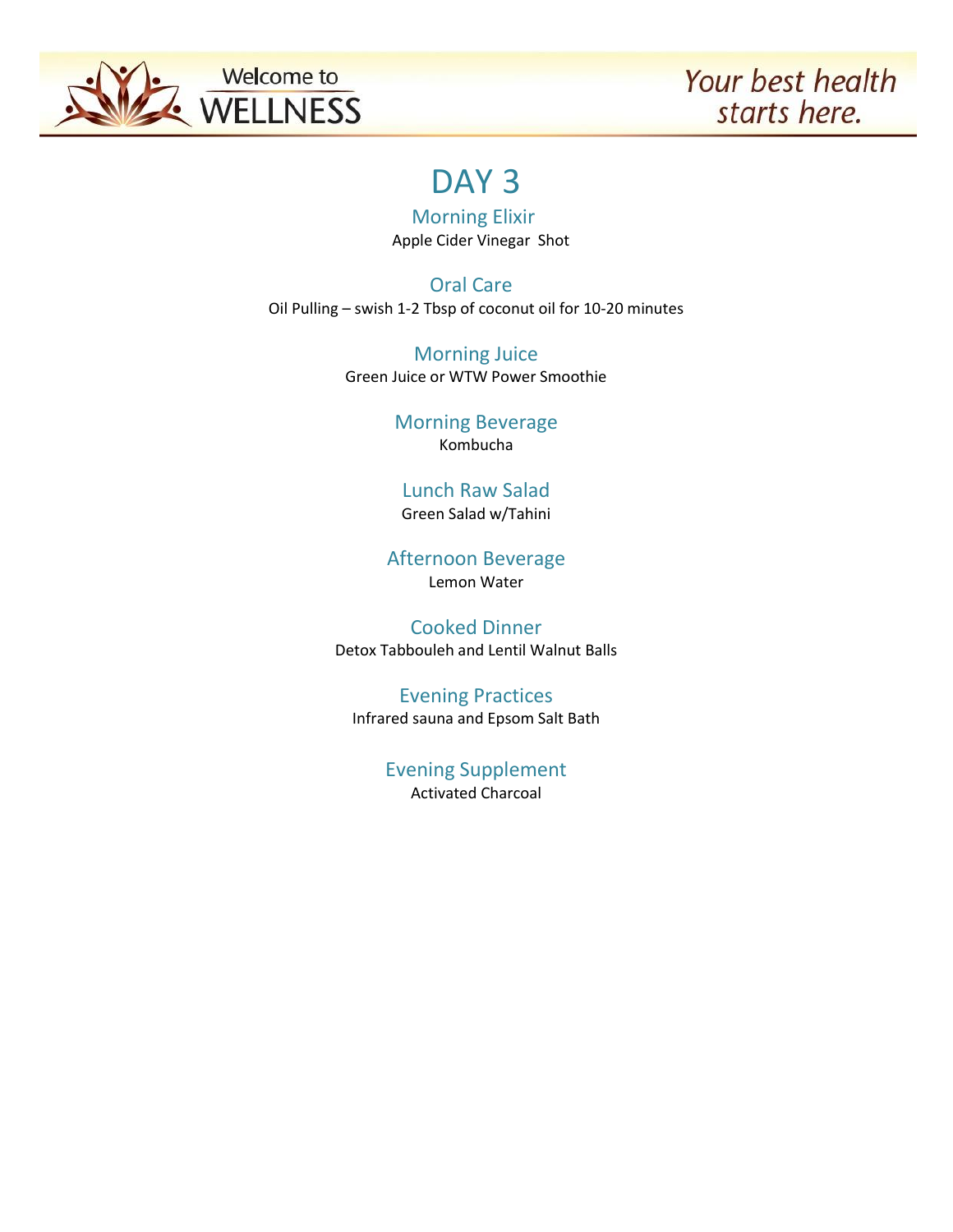

# DAY<sub>4</sub>

 Morning Elixir Turmeric Shot

 Oral Care Oil Pulling – swish 1-2 Tbsp of coconut oil for 10-20 minutes

> Morning Juice Red Juice or WTW Power Smoothie

> > Morning Beverage Ginger Switchel

#### Lunch Raw Salad Probiotic Avocado Salad

Afternoon Beverage Lemon Water

Cooked Dinner Red Lentil and Tomato Soup w/Black Bean Burgers

#### Evening Practices Infrared sauna and Epsom Salt Bath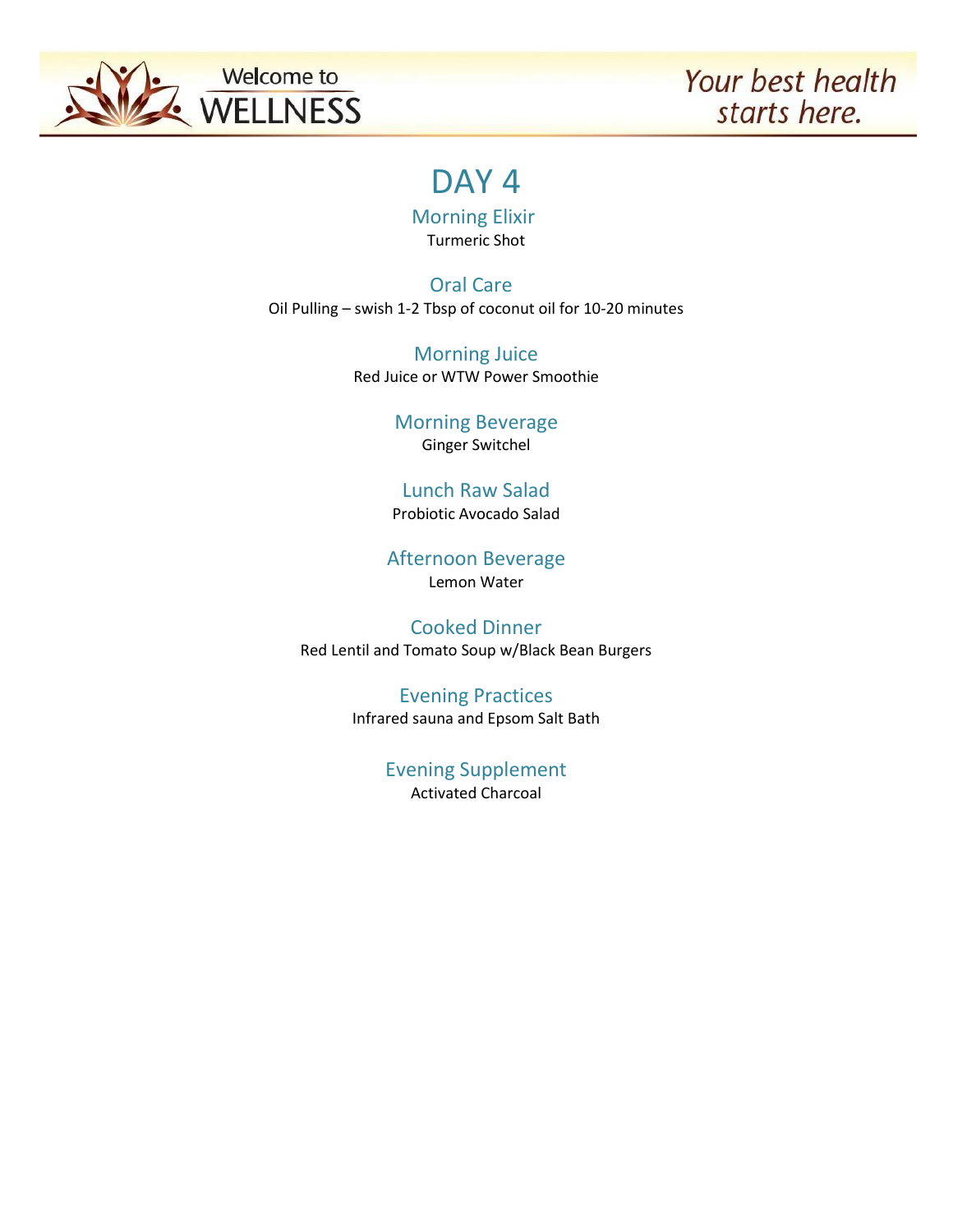

# DAY<sub>5</sub>

 Morning Elixir Apple Cider Vinegar Shot

 Oral Care Oil Pulling – swish 1-2 Tbsp of coconut oil for 10-20 minutes

> Morning Juice Green Juice or WTW Power Smoothie

> > Morning Beverage Kombucha

#### Lunch Raw Salad Green Salad w/Tahini

Afternoon Beverage Lemon Water

Cooked Dinner Stuffed Mushrooms (or fish) with Nori Sushi Hand Rolls

#### Evening Practices Infrared sauna and Epsom Salt Bath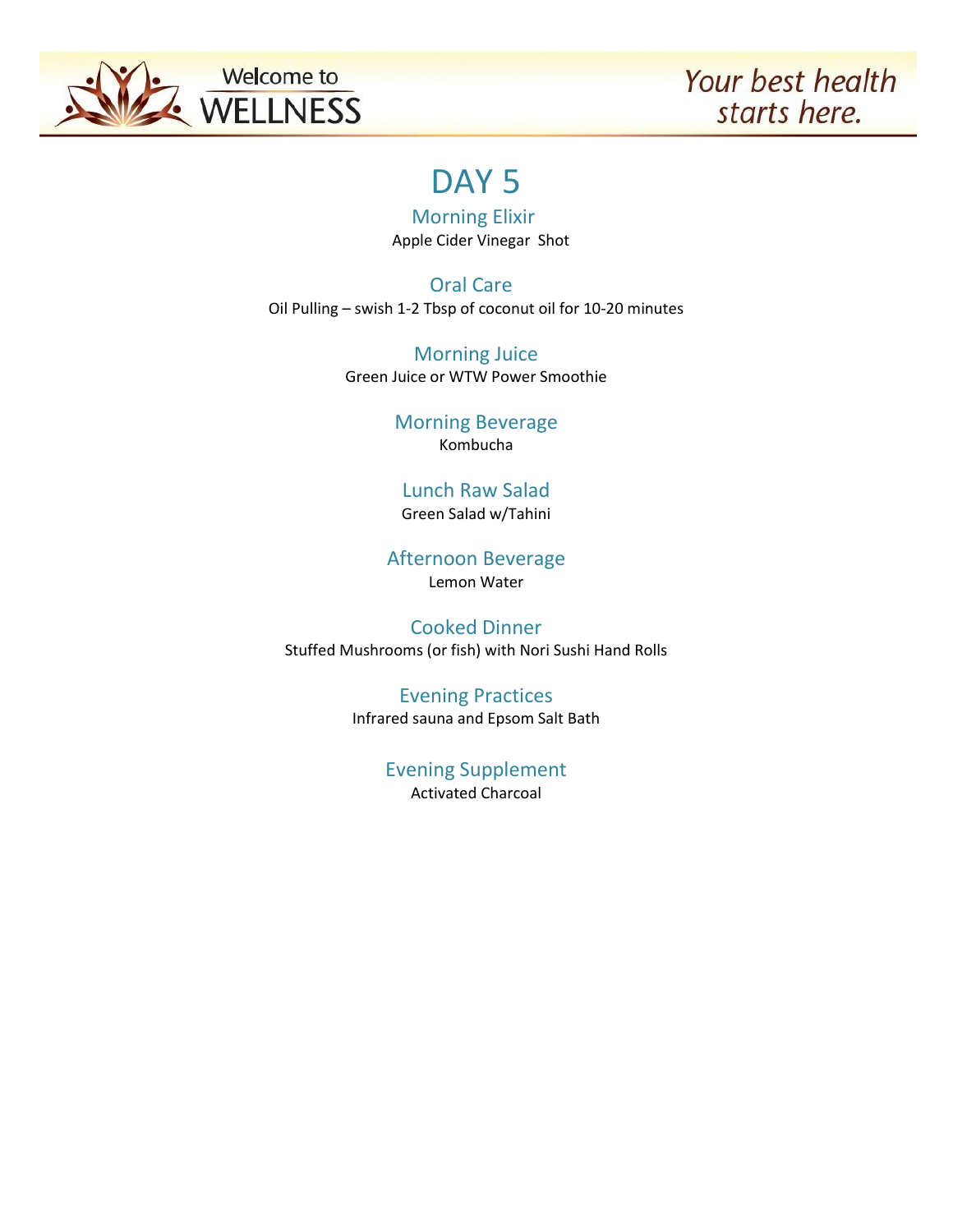

# DAY<sub>6</sub>

 Morning Elixir Turmeric Shot

 Oral Care Oil Pulling – swish 1-2 Tbsp of coconut oil for 10-20 minutes

> Morning Juice Red Juice or WTW Power Smoothie

> > Morning Beverage Ginger Switchel

#### Lunch Raw Salad Probiotic Avocado Salad

Afternoon Beverage Lemon Water

Cooked Dinner Lentil Walnut Balls with Steamed Cauliflower

> Evening Practices Infrared sauna and Epsom Salt Bath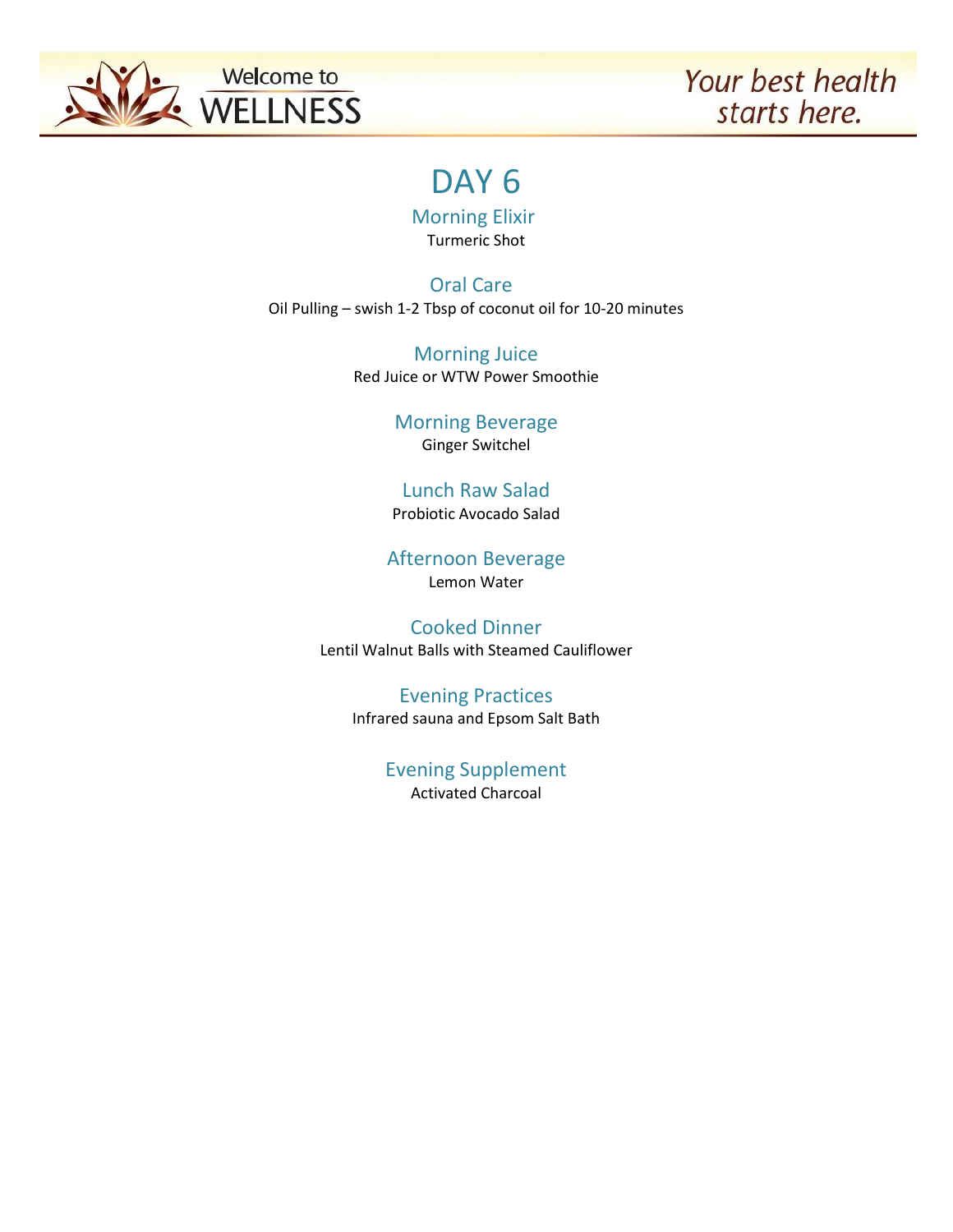

# DAY<sub>7</sub>

Day 7 is transition day. Now that you've got the hang of things, I recommend you enjoy 1-2 raw meals, perhaps a green smoothie with quality protein, lots of lemon water, 1 cooked meal, and an epsom salt bath.

You may reintroduce some healthy foods which may have otherwise been eliminated during the 7 day cleanse, such as fruits, organic chicken, grass fed beef, organic dairy or nut milks, and, if you desire, healthy oils such as extra virgin olive oil. Reintroduce some of your favourite foods gradually as your body will have adapted to a leaner and cleaner intake over the past 7 days. Just make sure they are core plan or advanced plan approved!

Hold off until Day 8 (after your cleanse, compeletely) before reintroducing any caffeine, alcohol or sugar. We still recommend that you minimize these in your regular diet as they are inflammatory in nature.

# Recipes

# Apple Cider Vinegar Shot

On an empty stomach, shoot back 1-2 Tablespoons of raw unfiltered apple cider vinegar.

If you find this too difficult on your stomach, try this variation:

 $\frac{1}{\sqrt{2\pi}}$  ,  $\frac{1}{\sqrt{2\pi}}$  ,  $\frac{1}{\sqrt{2\pi}}$  ,  $\frac{1}{\sqrt{2\pi}}$  ,  $\frac{1}{\sqrt{2\pi}}$  ,  $\frac{1}{\sqrt{2\pi}}$  ,  $\frac{1}{\sqrt{2\pi}}$  ,  $\frac{1}{\sqrt{2\pi}}$  ,  $\frac{1}{\sqrt{2\pi}}$  ,  $\frac{1}{\sqrt{2\pi}}$  ,  $\frac{1}{\sqrt{2\pi}}$  ,  $\frac{1}{\sqrt{2\pi}}$  ,  $\frac{1}{\sqrt{2\pi}}$  ,

# Apple Cider Elixir Recipe (1-2 servings)

1-2 Tablespoons organic apple cider vinegar 1 Tablespoon lemon juice 1 teaspoon cinnamon 2 cups boiling water Optional to taste: Liquid stevia or 1 Tablespoon raw organic honey

Stir ingredients together and sip this drink steaming, warm or cool, depending on your taste in the morning or before bed.

# Turmeric Shot

1 Tbsp fresh grated (or juiced) turmeric 1-2 Tbsp fresh squeezed lemon juice Pinch of cayenne pepper (optional)

**Directions** Blend all ingredients and mix well. Shoot back on an empty stomach.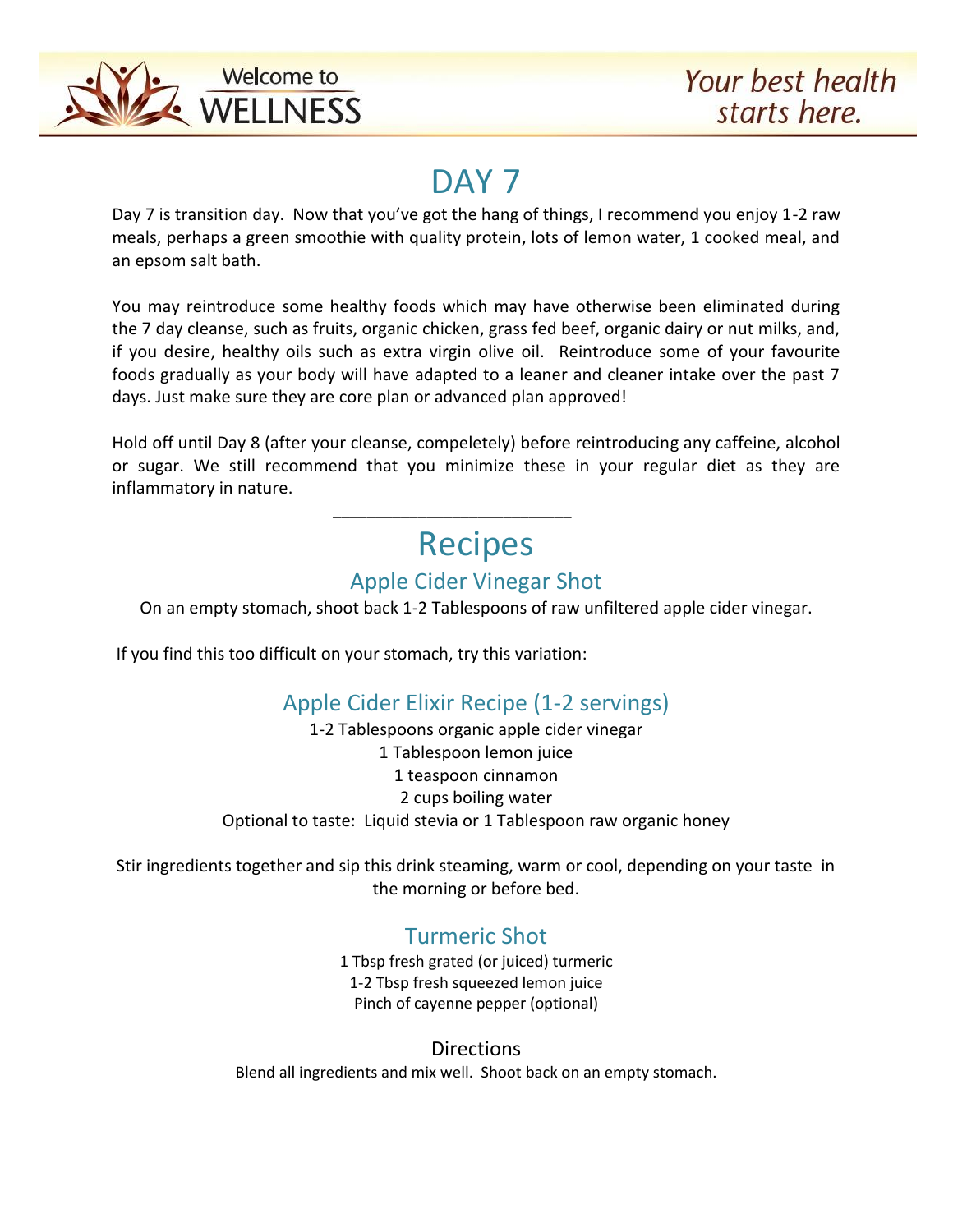

## Green Juice

6-8 Kale leaves or 2 cups of spinach 1 cucumber 4 celery stalks 2 green apples ½ lemon peeled 1 inch piece of fresh root ginger

## **Directions**

If you don't have a juicer, seek out a similar blend of ingredients in a raw, cold pressed organic juice from the health food store. (We recommend Lil Organic Kitchen). You can also use a green powder mixed with water (like our Maximized Living Greens).

# Red Juice

\_\_\_\_\_\_\_\_\_\_\_\_\_\_\_\_\_\_\_\_\_\_\_

1 small beet, topped, rinsed and peeled 5-6 medium or large carrots 1 small or medium green apple 1 inch piece of fresh root ginger Add a sprinkling of cinnamon when you consume.

## **Directions**

If you don't have a juicer, seek out a similar blend of ingredients in a raw, cold pressed organic juice from the health food store. (We recommend Lil Organic Kitchen). You can also use a green powder mixed with water (like our Maximized Living Greens).

## WTW Power Smoothie

\_\_\_\_\_\_\_\_\_\_\_\_\_\_\_\_\_\_\_\_

1 ½ cup-2 cup unsweetened coconut or almond milk ¼ cup of frozen organic blueberries 1 scoop Maximized Living Whey or Plant protein 1 scoop Maximized Living greens

## **Directions**

Blend together frozen blueberries with coconut/almond milk until blueberries are well blended. Add powders and just mix until blended. Variations: fresh or frozen strawberries or raspberries

\_\_\_\_\_\_\_\_\_\_\_\_\_\_\_\_\_\_\_\_\_\_\_\_\_\_\_\_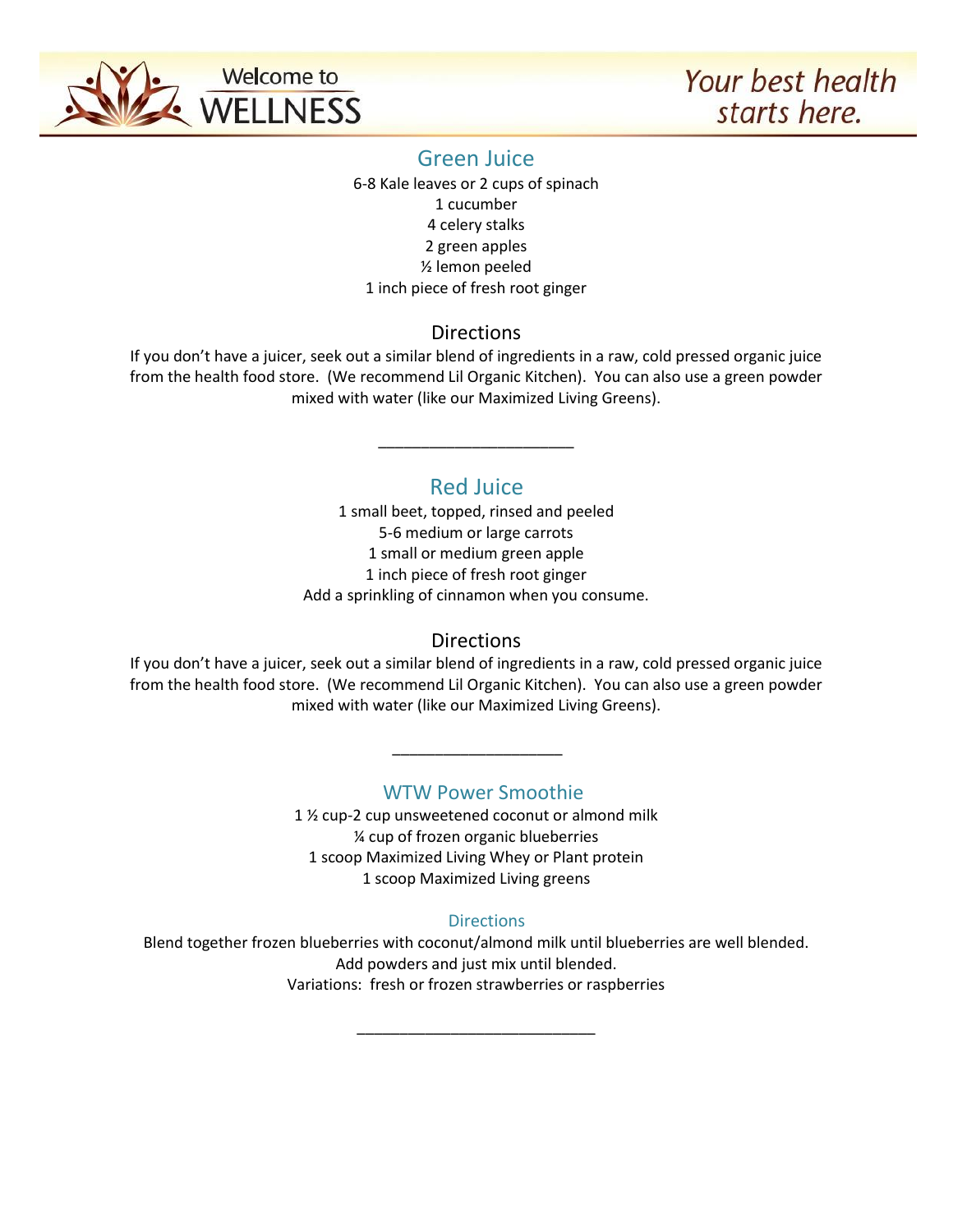

# Green Salad with Tahini

2-4 cups of organic mixed greens 2-3 raw Brussels sprouts, shredded 2 Tbsp raw pumpkin seeds ¼ avocado, sliced ¼ small red onion, sliced thin 2 Tbsp raw organic pecans  $1/3 - 2/2$  cup of soaked and sprouted chickpeas, black beans, lentils (or a combination) 1 Tbsp of dulse flakes (optional)

## Dressing:

½ cup tahini, juice of 1 lemon, salt, pepper, 1-2 garlic gloves Dilute with water if necessary Optional: Add in thinly sliced radish, shredded purple or green cabbage, sliced bell peppers and/or cucumbers

### \_\_\_\_\_\_\_\_\_\_\_\_\_\_\_\_\_\_\_\_\_\_\_\_\_\_\_\_\_\_\_\_ Probiotic Avocado Salad

2-4 cups of organic kale, chopped, with the thick stems removed 2 Tbsp raw sunflower seeds 1 Tbsp soaked raw sliced almonds 1/3 to ½ cup of shredded purple cabbage ¼ cup alfalfa sprouts  $1/3 - 2/2$  cup of soaked and sprouted chickpeas, black beans, lentils (or a combination) 2-4 Tbsp sauerkraut 1 sheet of nori paper, sliced into smaller pieces

## Dressing:

Mashed avocado, lime juice, pepper, chili flakes, garlic Massage dressing into the kale and let it sit for at least 5 minutes (up to 12 hours!). Add other ingredients and toss.

# Lemon Water

\_\_\_\_\_\_\_\_\_\_\_\_\_\_\_\_\_\_\_\_\_\_\_\_\_\_\_\_\_\_\_\_\_\_\_\_

16-24 oz filtered water Juice of ½ to 1 whole fresh lemon

### **Directions**

Add lemon to water. Mix well and enjoy.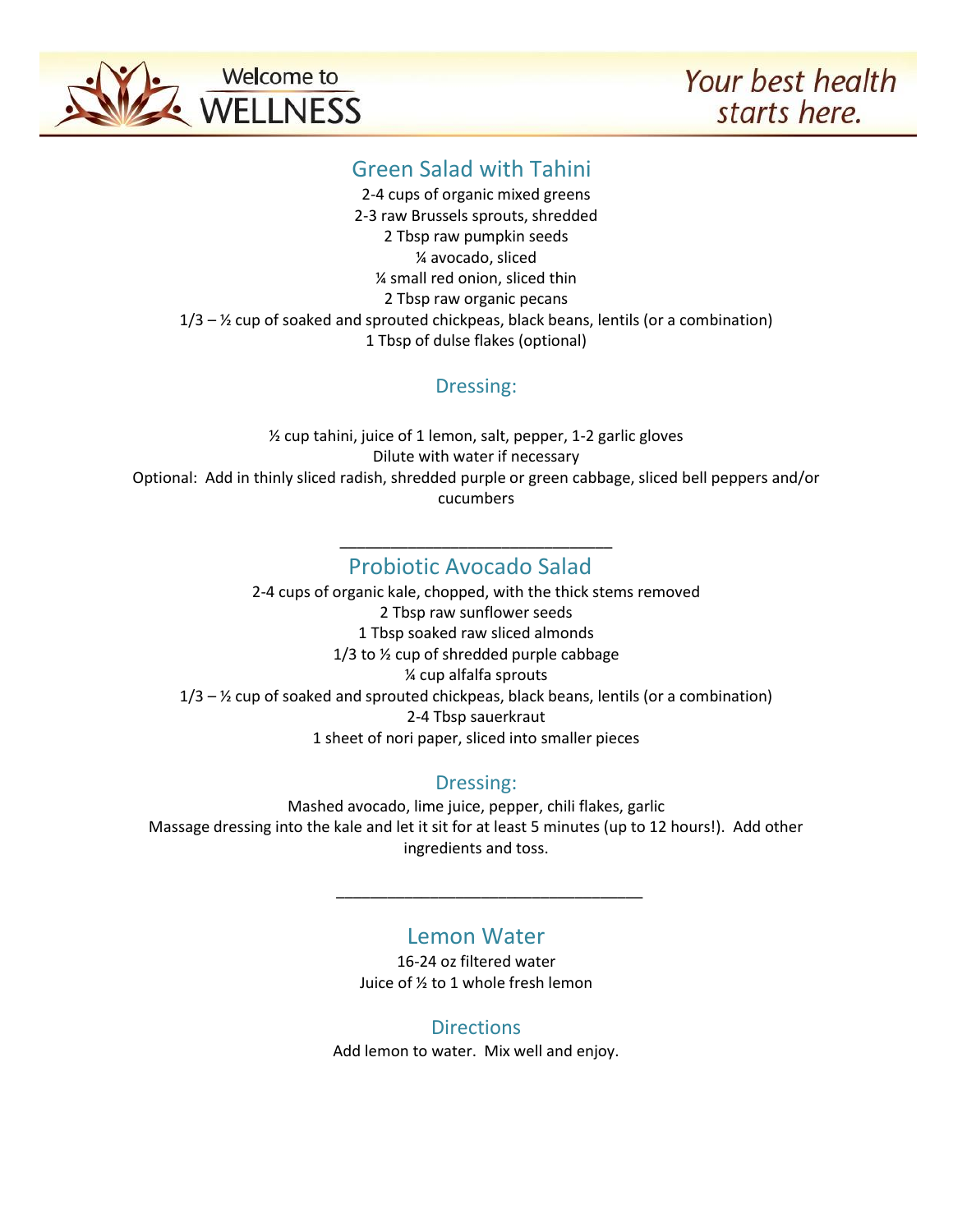

## Ginger Switchel

2 Tbsp apple cider vinegar 1 Tsp grated fresh ginger 1 cup water ½ lemon Liquid pure stevia, to taste

### **Directions**

Combine all ingredients in a jar or glass. (If using fresh ginger, strain through a fine sieve or cheesecloth if you are not juicing it.) Cover and refrigerate at least 2 hours and up to a day.

Shake or stir before serving. You may also pour this recipe over ice with soda water, if desired.

\_\_\_\_\_\_\_\_\_\_\_\_\_\_\_\_\_\_\_\_\_\_\_\_\_\_

## Red Lentil Tomato Kale Soup (makes 2 meals)

1 Tsp coconut oil 2 large garlic cloves Minced 1 onion Diced 3 celery stalks Diced 1 Tsp ground cumin 2 Tsp chili powder 14 oz canned diced tomatoes 5-6 cups vegetable broth (more if desired) 1 cup red lentils, rinsed and drained 2 hands full of torn kale or spinach Salt and pepper, to taste

## **Directions**

In a large pot, sauté the onion and garlic in oil for about 5-6 minutes over medium heat. Add in the celery and sauté for a few minutes more. Stir in the spices (cumin, chili powder). Stir in the can of tomatoes (including juice), broth, and lentils. Bring to a boil, reduce heat, and then simmer, uncovered, for about 20-25 minutes, until lentils are tender and fluffy. Stir in kale or spinach and season to taste adding more spices if you wish.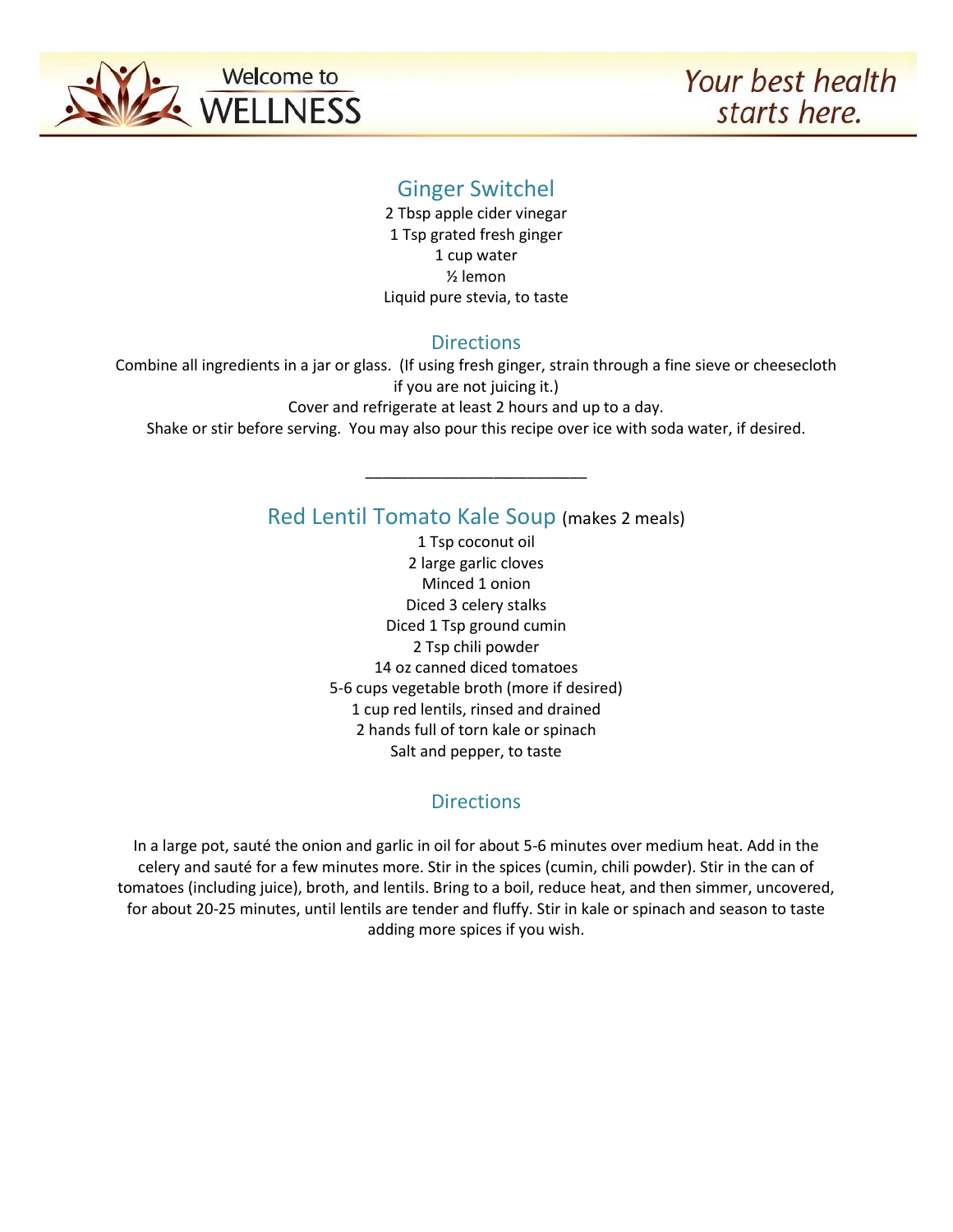

### Black Bean Burgers (yield: 2 meals)

15 oz canned black beans 1 Tbsp dried oregano 2 cloves of garlic, minced ¼ red onion finely chopped Salt and pepper, to taste 1 Tbsp coconut oil

## **Directions**

In a medium sized mixing bowl, add black beans and mash with a fork. Add in spices and onion and mix well. Form into 6 patties and set aside. In a skillet, heat coconut oil over medium heat. Once the skillet is hot, cook burgers until browned (about 5 minutes) on each side.

## Detox Tabbouleh (yield: 2 meals)

\_\_\_\_\_\_\_\_\_\_\_\_\_\_\_\_\_\_\_\_\_\_\_\_\_\_\_\_\_

½ large cauliflower, leaves removed 1 1/2 cups cherry tomatoes, sliced ½ cup fresh parsley, minced ¾ cup finely chopped celery 1/3 cup cilantro, minced 2 green onions thinly sliced 2 Tbsp hulled hemp seeds Salt and pepper, to taste

## Dressing

Juice of one whole lemon

### Directions:

Grate cauliflower on a cheese grater. Mix all ingredients in a bowl. Top with juice of a whole lemon and salt and pepper to taste.

## Stuffed Mushrooms (yield: 2 meals)

\_\_\_\_\_\_\_\_\_\_\_\_\_\_\_\_\_\_\_\_\_\_\_\_\_\_\_\_\_\_\_

1 ½ lbs mushrooms ¼ cup fresh parsley roughly chopped 1 small red bell pepper finely chopped (reserve a little for serving) 1 small red onion, finely chopped 2 cloves garlic, finely minced ¾ cup walnuts, roughly chopped 1 cup baby spinach, roughly chopped Salt and pepper to taste 1-2 Tbsp coconut oil 2-3 Tbsp vegetable broth (cntd. on next page)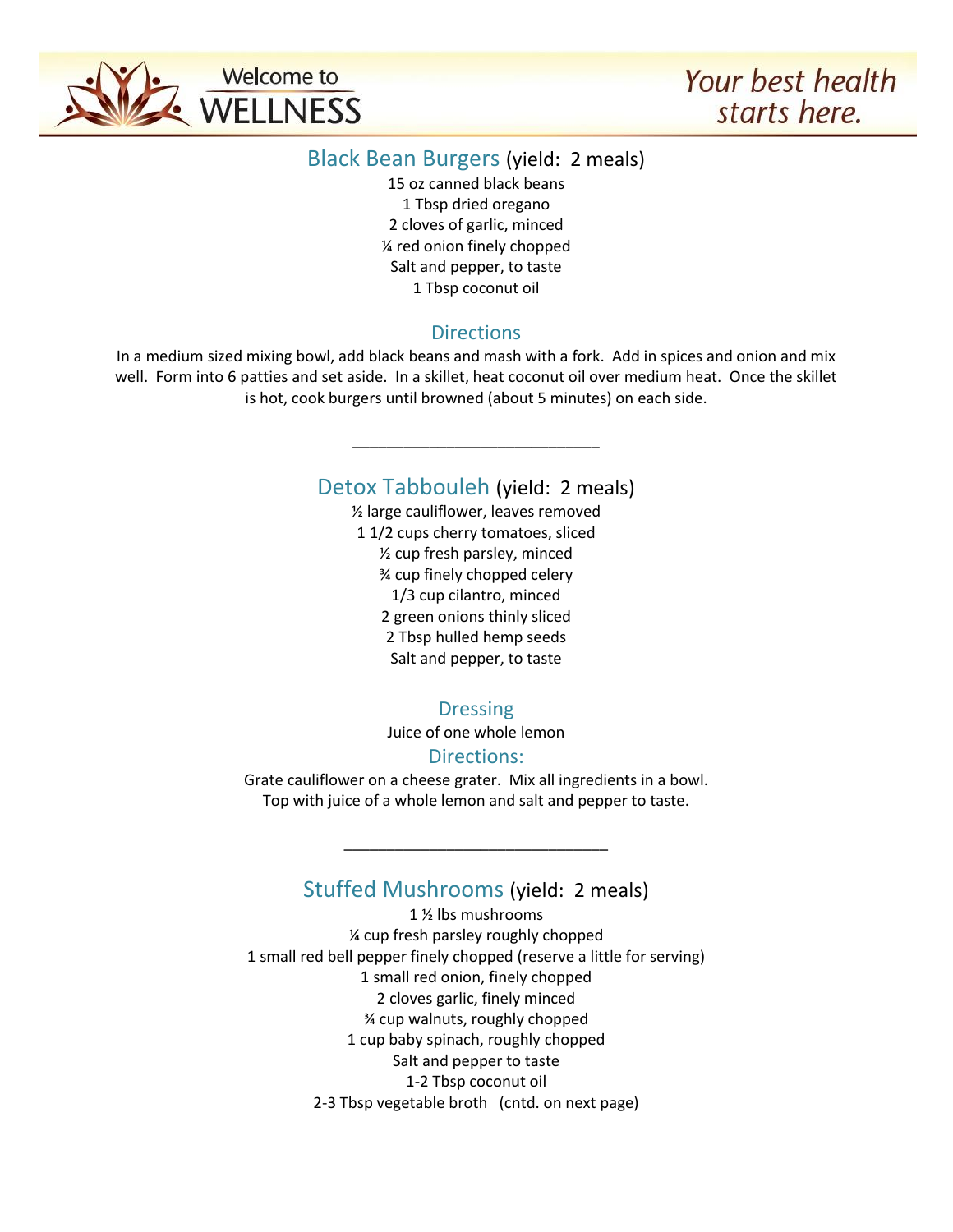

# Stuffed Mushrooms cntd. **Directions**

Preheat oven to 375 degrees F.

Remove the stems from the mushrooms, set aside to dice and add to the filling. Brush with coconut oil. Place in the oven stem side up and bake for 8-10 minutes.

In a medium pan, over medium-high heat, add 2-3 Tbsp of vegetable btoh and 1 Tbsp of coconut oil, to saute the onion and bell pepper, for approximately 3 minutes until they start to get tender.

Add in the parsley, finely chopped mushroom stems anad chopped walnuts. Cook another 2-3 minutes. Add in chopped baby spinach and allow it to wilt. Salt and pepper to taste.

Remove the mushrooms from the oven, pour off any water that accumulates in the mushrooms. Spoon the filling into the mushrooms and bake for an additional  $10 - 12$  minutes. Top with fresh, raw diced red bell peppers and serve warm.

# Lentil Walnut Balls (yield: 2 meals)

\_\_\_\_\_\_\_\_\_\_\_\_\_\_\_\_\_\_\_\_\_

½ cup uncooked lentils 1 cup walnut halves finely chopped 2 teaspoons coconut oil 2 heaping cups of finely chopped cremini mushrooms 3 large cloves of garlic, minced 1 cup kale, finely chopped, stems removed ½ tsp dried oregano 1 Tbsp lemon juice 2 Tbsp ground flax plus 3 Tbsp water 1/3 cup ground almonds Sea salt to taste Freshly ground black pepper, to taste

## **Directions**

Add lentils in a medium pot along with 2 % cup water. Bring to a boil and then reduce heat to medium. Simmer for about 20 minutes uncovered, adding more water if the lentils dry out. Once the lentils are tender to the fork, remove from heat and mash with a potato masher into a coarse paste with some lentil pieces still intact. Set aside. Heat oven to 350 degrees F.

Lentil Walnut Balls recipe cntd. on next page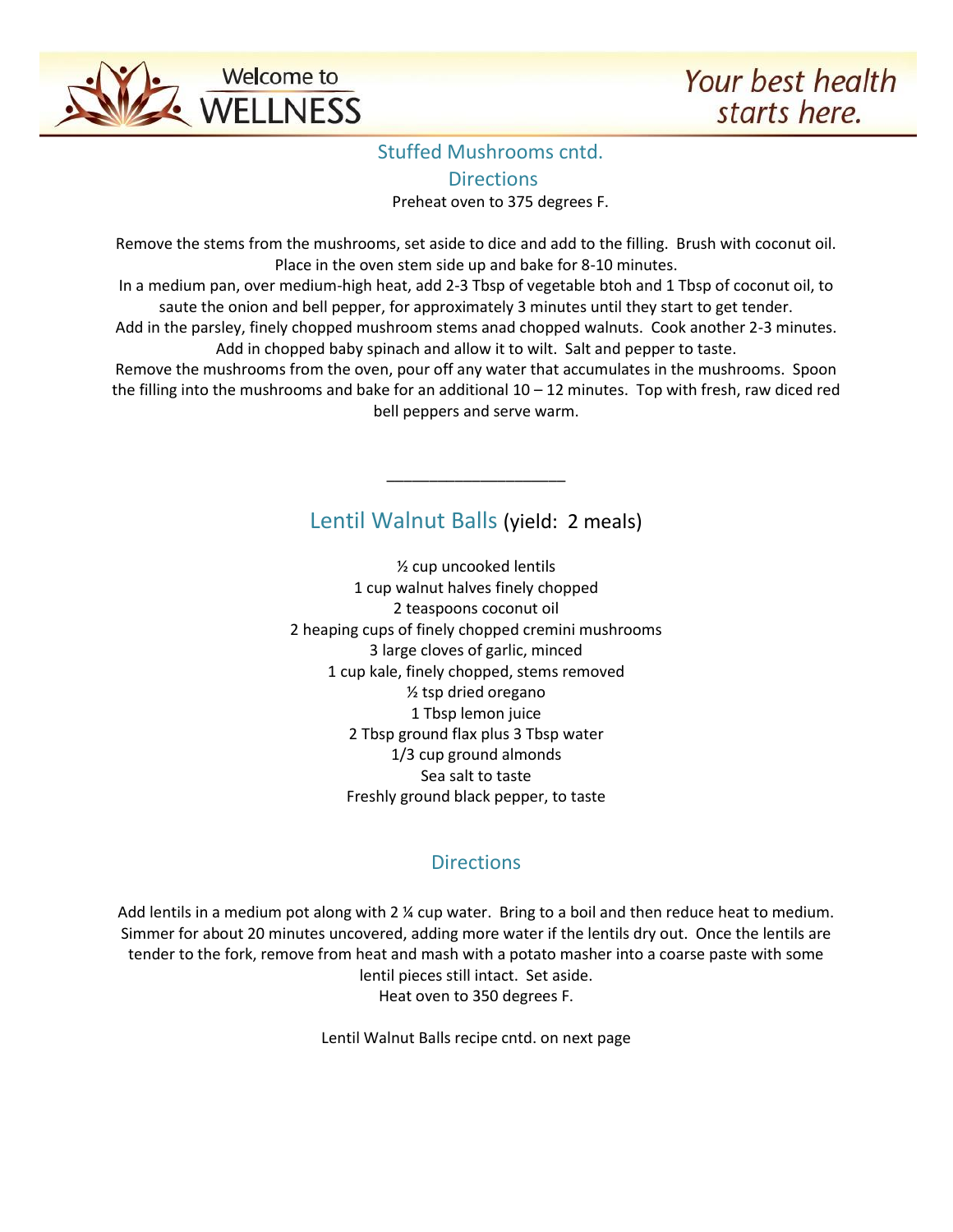

### Lentil Walnut Balls Continued

In a very large skillet, add the oil along with the finely chopped mushrooms and garlic. Season with salt. Saute over medium-high heat for about 7-9 minutes, until most of the water cooks off. Then add the kale, walnuts, herbs and lemon juice. Stir until combined and continue cooking for another few minutes until the kale is wilted. Remove from heat and stir in the mashed lentils when ready.

In a small bowl, whisk together the ground flax and water. Stir for 10 seconds and then immediately pour into the skillet mixture. Stir to combine. Stir in the ground almond flour until combined. Season with salt and pepper to taste. The mixture should be fairly moist and sticky. If it is way too sticky, add a bit more ground almonds. If it is too dry, add another Tbsp of water.

Line a baking sheet with parchment paper. Shape lentil mixture into balls and pack tightly with your hands so they hold together. Place on baking sheet an inch or so apart. Repeat for the rest. If the mixture is too hot to handle, let it cool for a bit first and then proceed. Bake the lentil balls at 350 degrees F for 15 minutes. Remove from oven, gently flip over, and bake for another 10-13 minutes, until golden and firm on the exterior.

# Steamed Cauliflower

\_\_\_\_\_\_\_\_\_\_\_\_\_\_\_\_\_\_\_\_\_\_\_\_\_\_\_

½ large cauliflower Parsley and cilantro to taste Lime juice

### Directions:

Steam chopped cauliflower until tender. Add lime juice, parsley and cilantro. Toss together and serve.

\_\_\_\_\_\_\_\_\_\_\_\_\_\_\_\_\_\_\_\_\_\_\_\_\_\_\_\_\_\_\_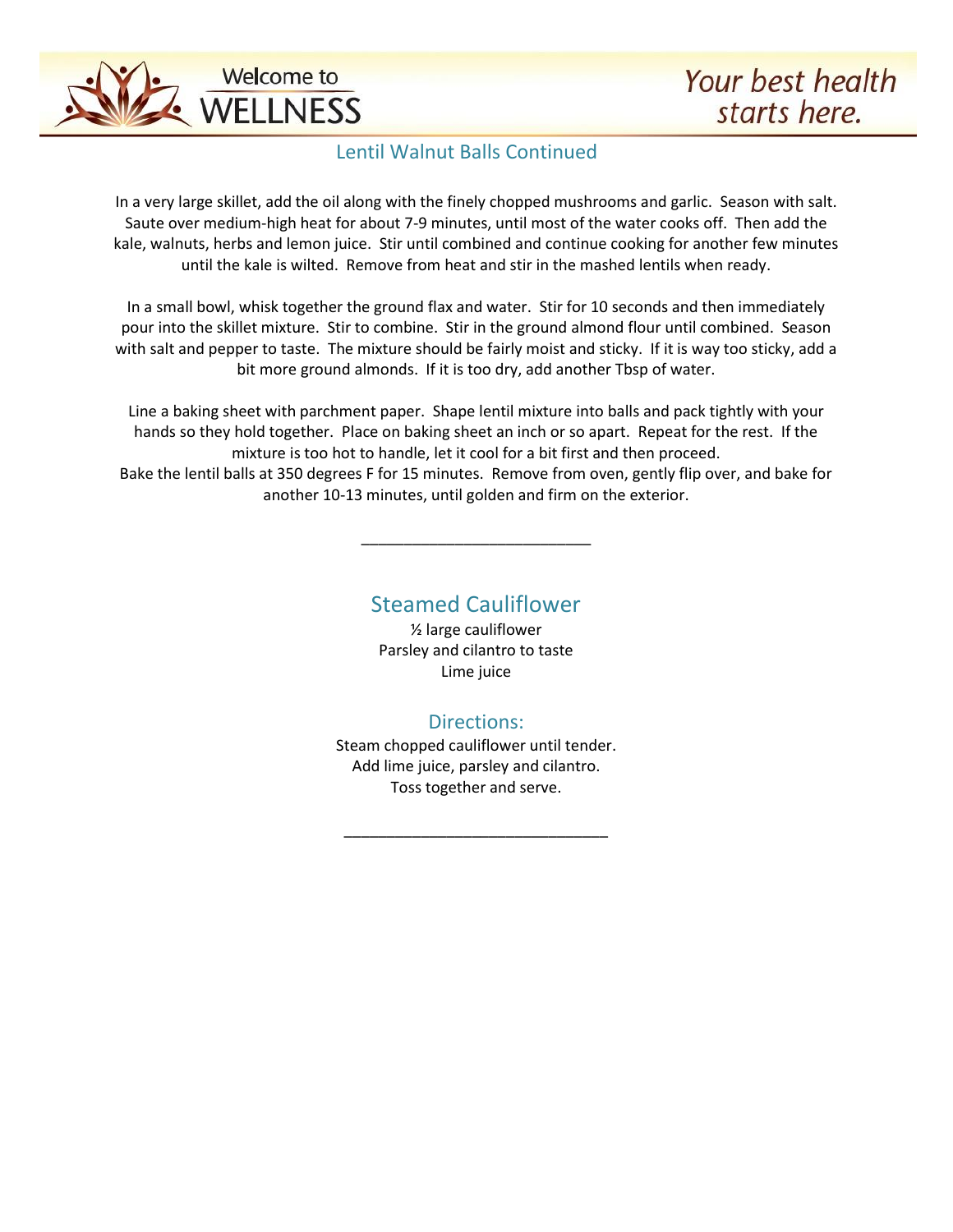



# **OIL PULLING**

# **What You Need**

Organic Coconut Oil Peppermint essential oil (optional)

# **Directions**

Put 1-2 Tbsp of pure unrefined coconut oil in your mouth. Optional: Add 1-2 drops of peppermint essential oil. Swish around gently in your mouth for 20 minutes. Tip: do this while you are in the shower! Immediately afterwards, dispose of the oil, rinse your mouth out with warm water. Brush your teeth as normal.



# **What You Need**

1-2 cups of epsom salts 10 drops lavender essential oil (optional) 1 cup baking soda (optional)

# **Directions**

Add all to a hot bath and soak for 20 minutes. Drink plenty of water while you are in the tub.